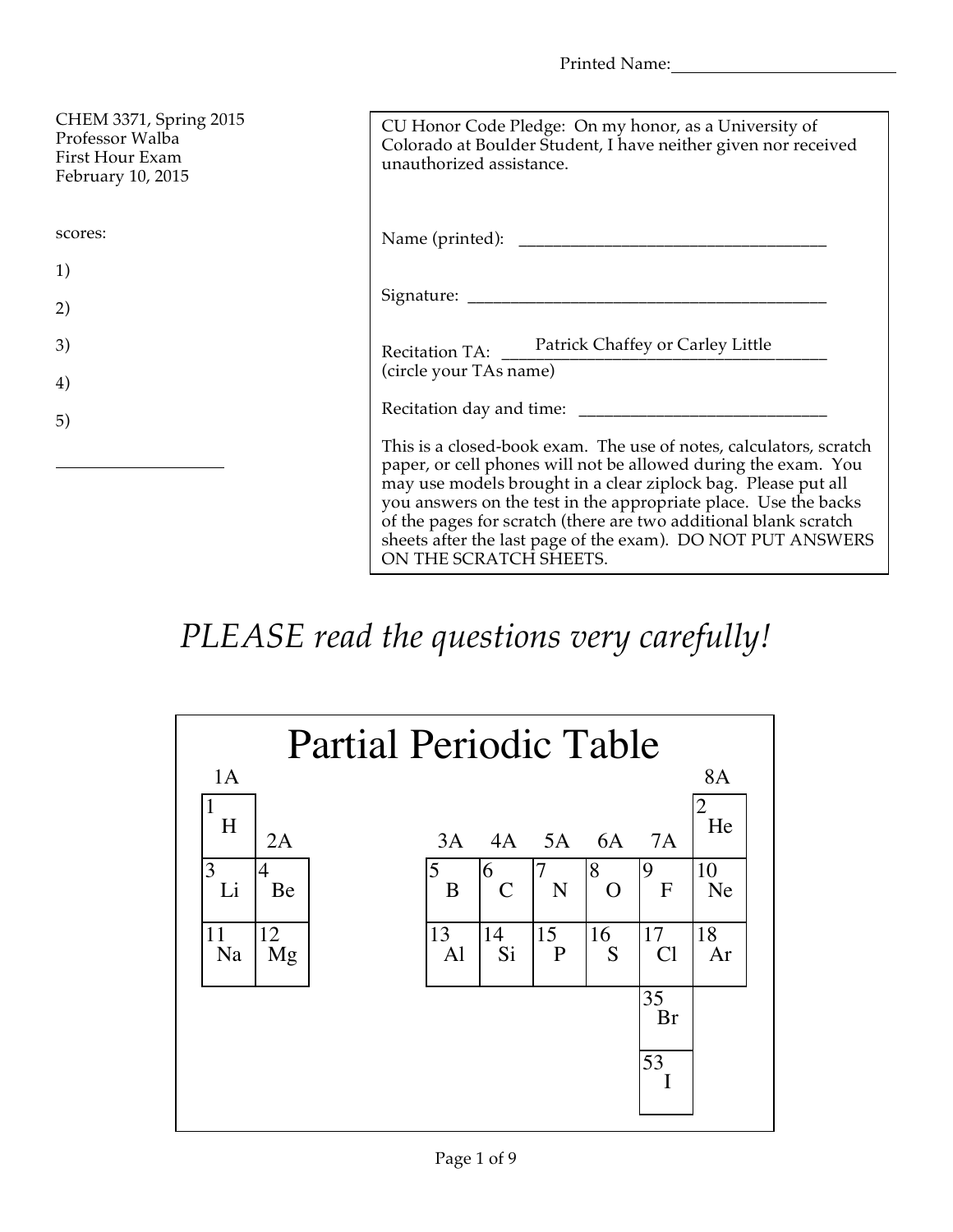

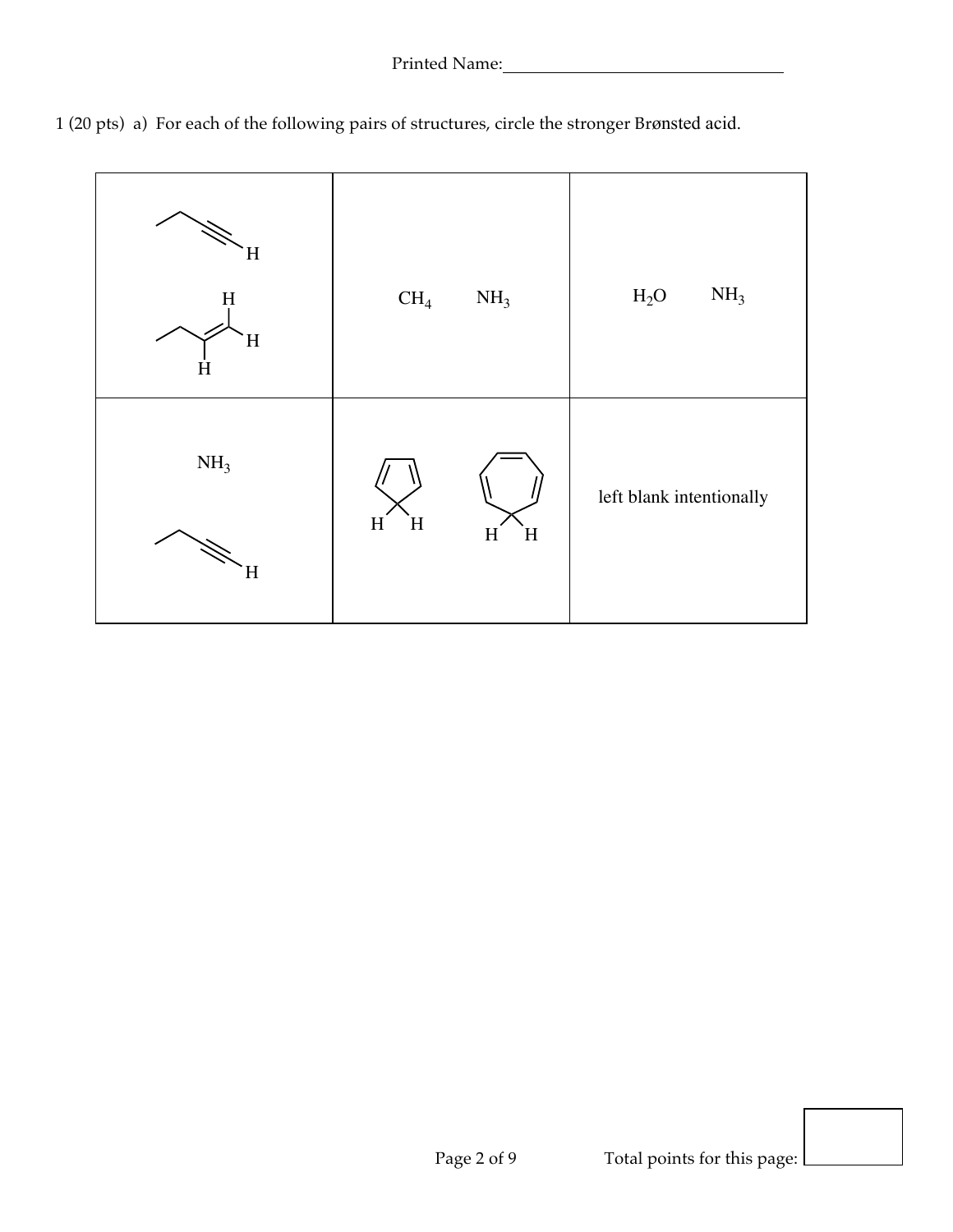## 1 – Continued

b) Tropone (**1**) is a much stronger base than cycloheptanone (**2**), and tropone also has a much larger dipole moment than cycloheptanone. Complete the equations below by drawing the structure of the protonated ketones.



c) Which compound (**1** or **2**) has the higher Keq for the equations above?

d) Give a **brief** explanation for why tropone is a stronger base than cycloheptanone (your answer should fit in in the space below). You should have a molecular structure or two as part of your answer.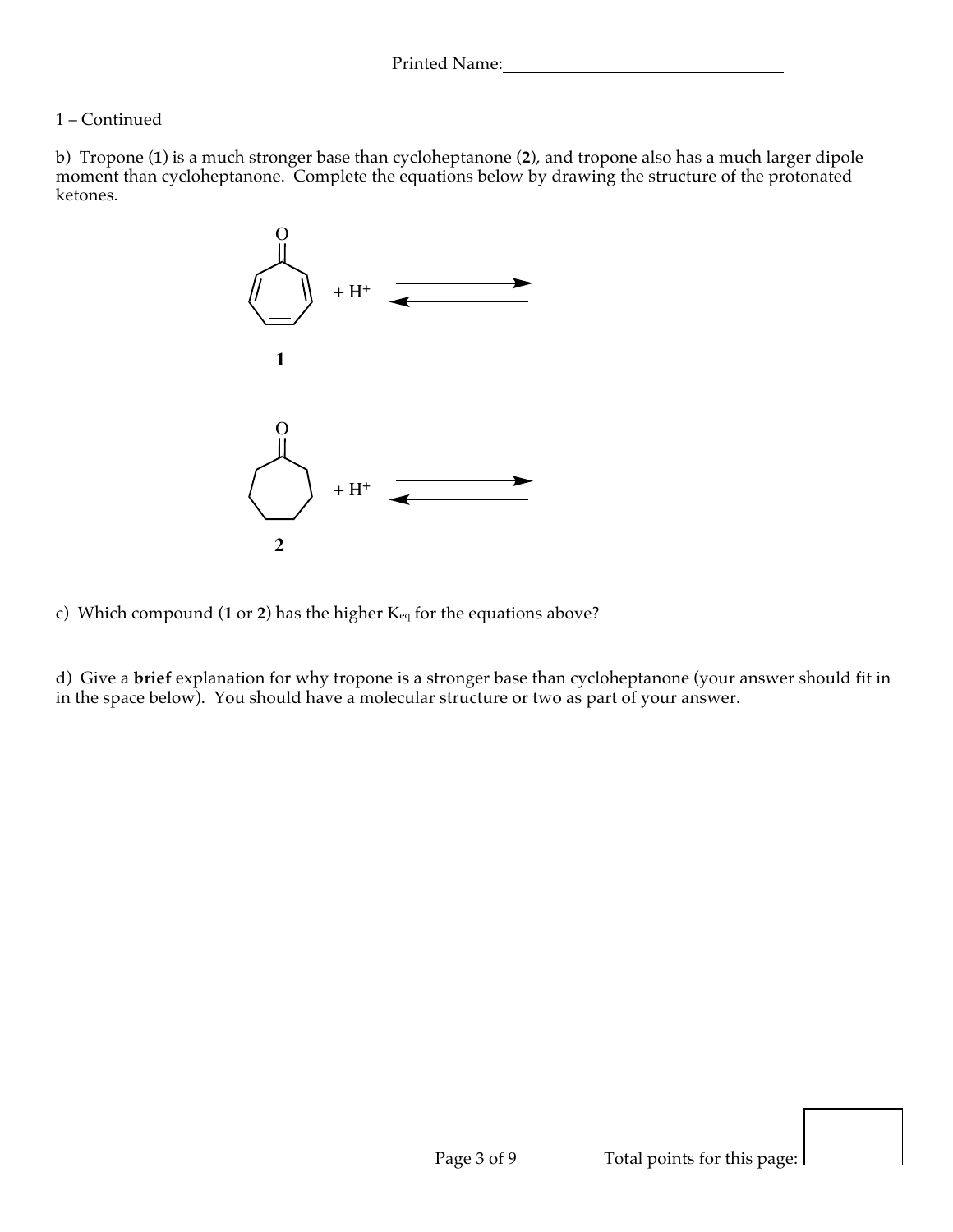2) (20 pts) Give the single major product for each of the following reactions, carefully showing stereochemistry using wedges and dashes where appropriate. If a racemate is formed, show only one enantiomer and label it "rac."

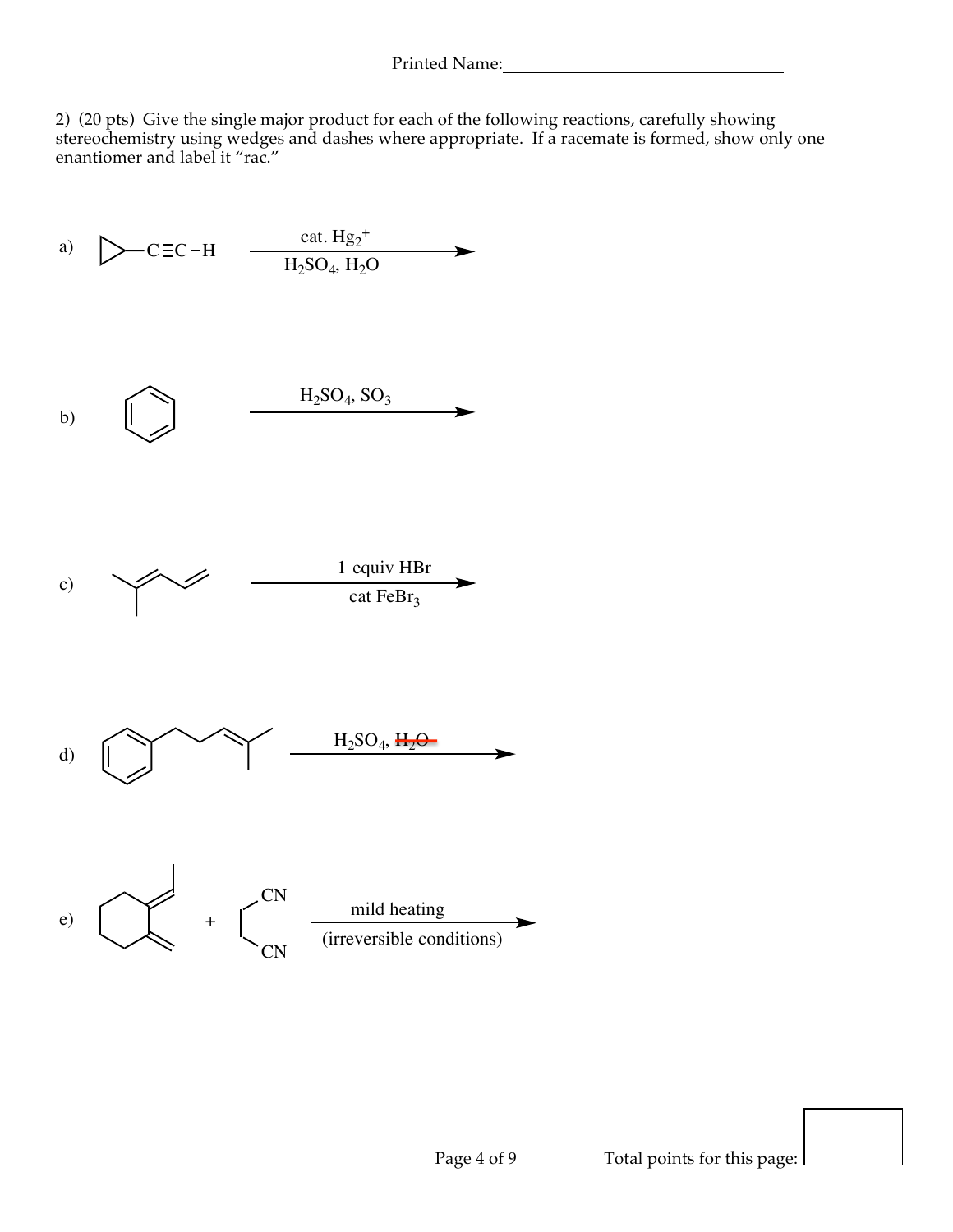3) (20 pts) Propose reagents for accomplishing each of the following transformations. Make your reactions efficient (i.e. the target product should be the major product). Some of these transformations may require more than one step with isolation of intermediate products in between. Use letters to indicate sequential addition of reagents for one step, and use numbers to indicate multiple steps.

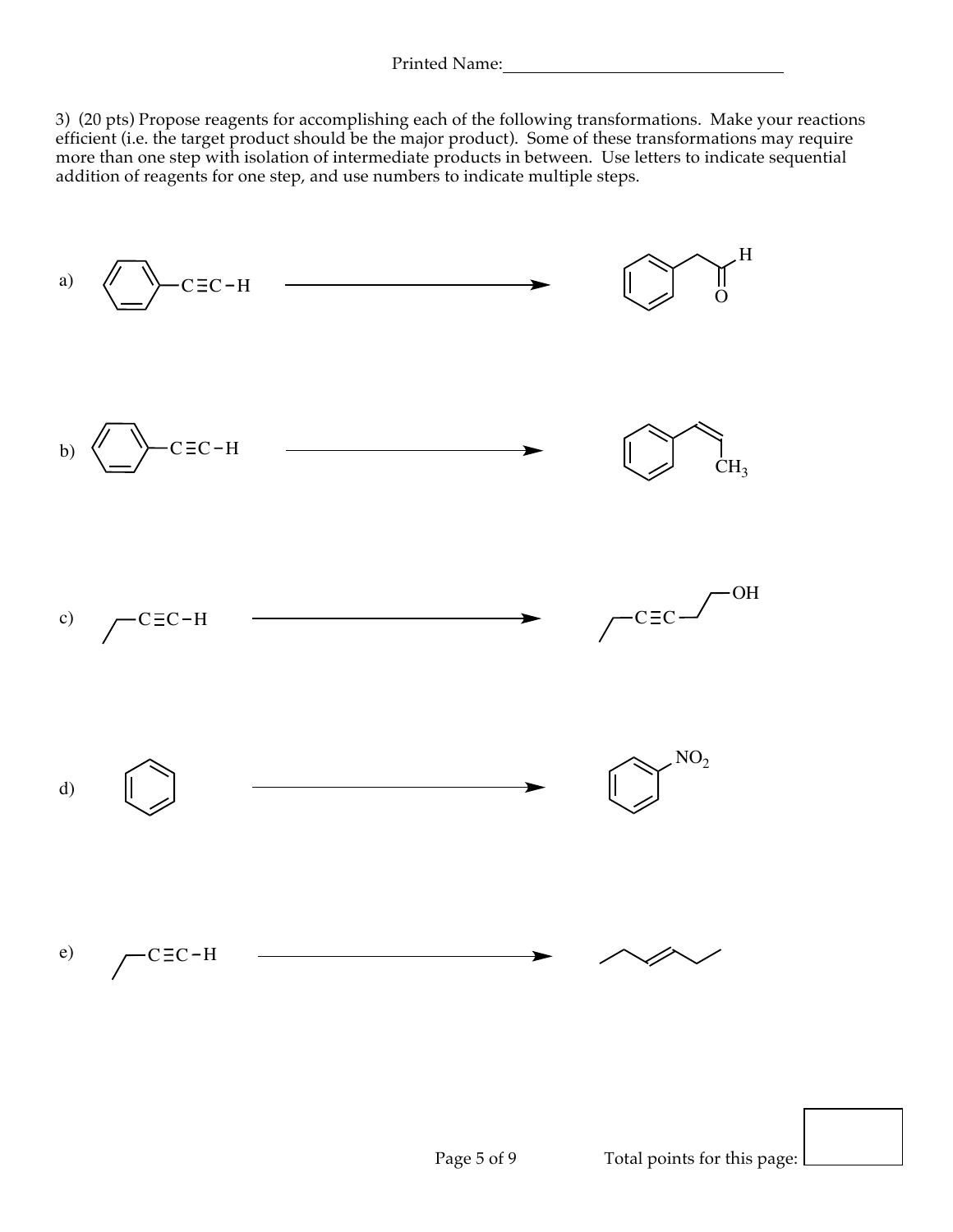4) (24 pts) Propose an arrow-pushing mechanism for both of the following reactions.

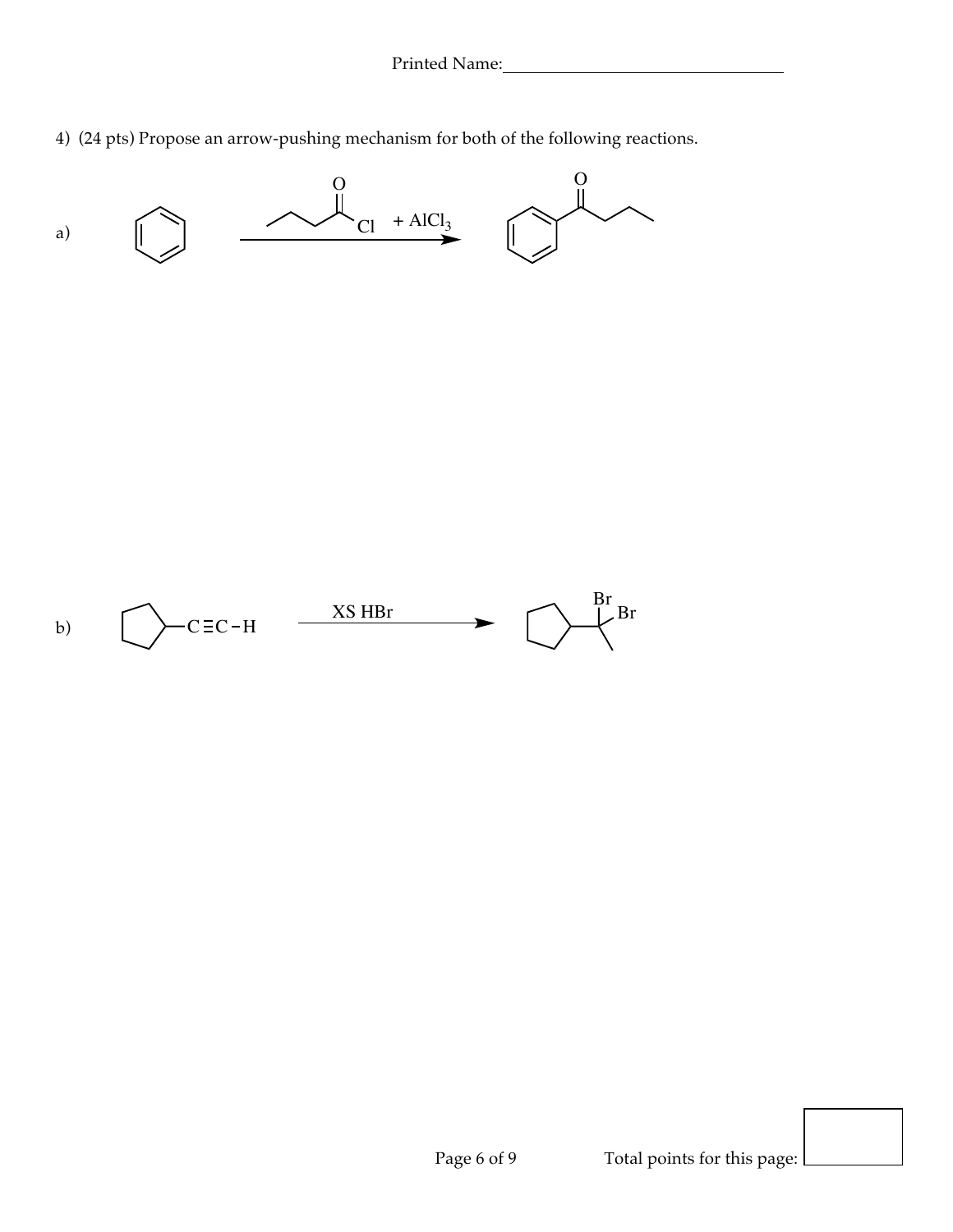4) – Continued –

c) Give the two major products (both racemic) expected for the following reaction.



d) For the reaction in part c, circle the major product expected if the reaction is run under "mild" (that is, kinetic, or irreversible) conditions.

e) Complete the energy diagram for the reaction in part c, carefully showing the relative energies of the starting materials, products, and transition states. Be sure to draw the structures of the two product molecules on the energy diagram under the vertical lines to the right on the reaction coordinate. You can use either line to represent either product.

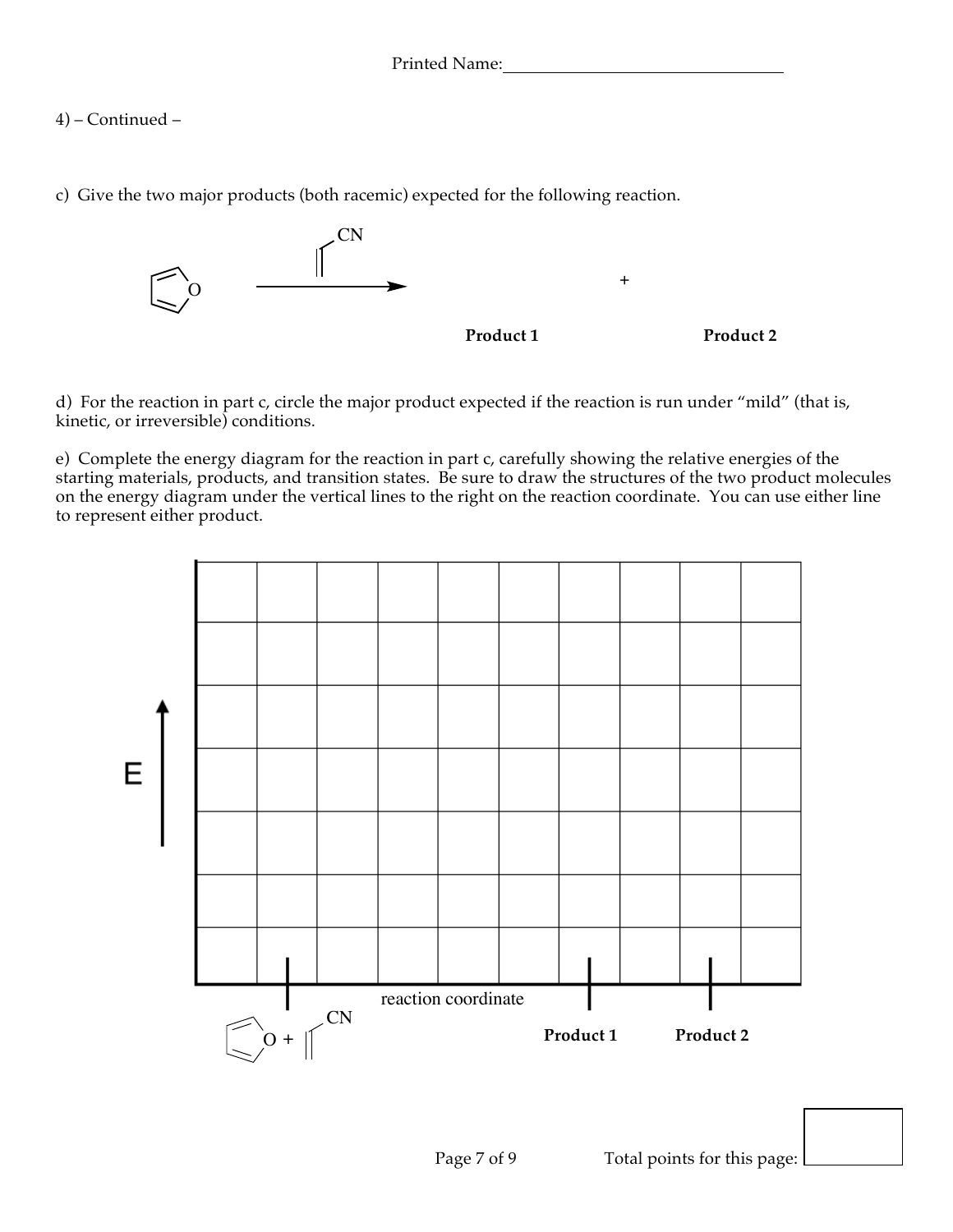5) (16 pts) Propose a synthesis for each of the following targets. Allowed starting materials include benzene, and/or any other organic molecules containing **five (5) carbons or less**. You may use any necessary inorganic reagents. Try to make your syntheses efficient (i.e. the target should be produced in high yield). More than one step will be required. Please show all the reactions leading from starting materials to product, but do not show mechanisms. Each reaction in the sequence leading to an isolated and purified product should be shown. Please use letters to indicate sequential addition of reagents in a single reaction. **Do not put multiple reactions over one arrow**. (Continued on next page)

a) rac H